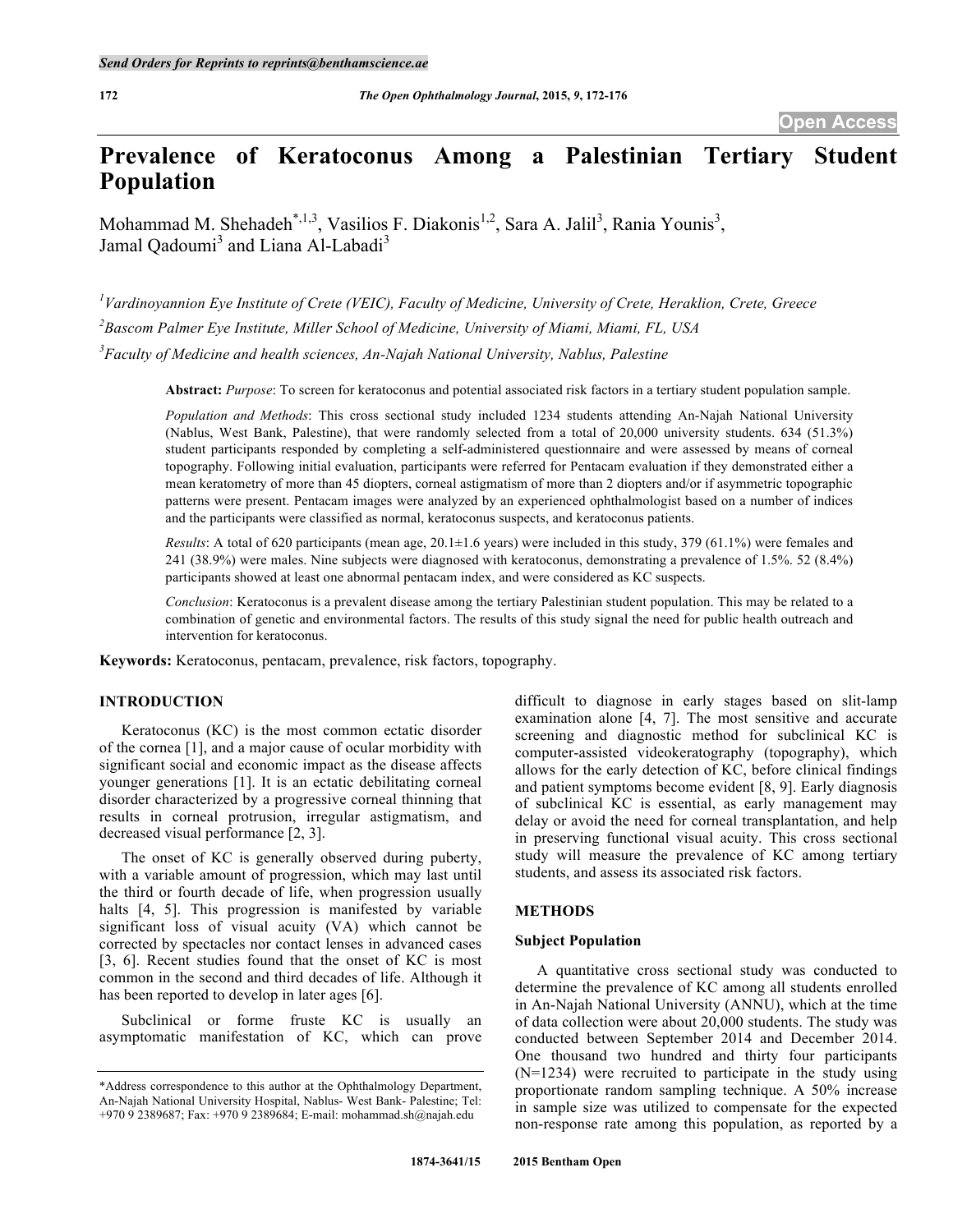similar study conducted in Jerusalem [10]. Students were recruited through notice on the Bulletin boards and web notifications. All registered students included in the study were Palestinian citizens, with no history of corneal pathology other than KC, traumatic corneal scars, nor history of corneal keratoplasty for reasons other than KC.

This research followed the tenets of the Declaration of Helsinki. Ethical approval to conduct this study was obtained from the Institutional Review Board (IRB) committee at ANNU. Informed consent was obtained from all the participants surveyed in the study. All consent forms entailing study objectives and significance were provided to students in Arabic language to ensure they fully understand what their participation requires.

#### **Screening Protocol**

Participants who responded to the research call underwent a self-administered questionnaire. Bilateral topography acquisition and auto-refracto-keratometry was then obtained for all participants, using the color mapping 32 Software for KR-8000PA Supra (8000PA, Topcon, Tokyo, Japan).

Any participant who demonstrated either mean keratometry readings (K) more than 45 diopters (D) [10-12], topographic pattern suspicious of KC (all irregular patterns except symmetric bowtie (SB), oval, and round patterns) and/or corneal astigmatism of more than 2D [13] was considered to have abnormal topographical indices and was then referred to An-Najah University Hospital for further evaluation by corneal tomography (pentacam). The final analysis and diagnosis of KC based on tomography results was completed by an experienced ophthalmologist (MSH) and classified according to the criteria shown in Table **1** into:

**Table 1. The classification criteria for keratoconus.**

Normal, if all pentacam indices were normal; KC suspect, if pentacam exhibited one or more known abnormal parameters which do not meet the criteria for KC diagnosis [14]; and KC, if a definite diagnosis was confirmed by pentacam.

### **Data and Statistical Analysis**

The Statistical Package of Social Sciences version 16.0 (SPSS Inc., Chicago, IL, USA) was utilized for data entry and statistical analysis. Only the participants who completed the study were included in data analysis. Chi-square test was used to compare the characteristics of each classification group. A multivariate analysis was used to evaluate the associations with KC. P-values  $\leq 0.05$  were considered statistically significant.

#### **RESULTS**

634 participants responded to the research call (response rate= 51.3%), of which 14 were excluded as they did not meet the inclusion criteria. The age of the participants ranged between 17 and 27 years (mean  $20.1 \pm 1.6$ ), and 379 (61.2%) were females and 241 (38.8%) were males. All participants included were of Palestinian origin.

#### **Ocular and Medical Characteristics of the Participants**

One third (30.2%) of the participants were using spectacles to improve their visual function. The number of participants who were contact lens wearers was 35 (5.6%), of which 33 (94.3%) were using soft contact lenses, while only 2 (5.7%) participants were using rigid gas permeable (RGP) contact lenses.

| Category                                                                                                                 | Criteria                                                                                                                      |  |
|--------------------------------------------------------------------------------------------------------------------------|-------------------------------------------------------------------------------------------------------------------------------|--|
| <b>Normal</b>                                                                                                            | Normal topographic indices<br><b>Or</b><br>$\geq$ 1 Abnormal topographic indices but normal pentacam.                         |  |
| <b>KC</b> Suspect                                                                                                        | $\geq$ 1 Abnormal topographic indices<br>And<br>Pentacam showed few abnormal indices but were unable to confirm KC diagnosis* |  |
| <b>KC</b> Patient                                                                                                        | $\geq$ 1 Abnormal topographic indices<br>And<br>KC diagnosis was confirmed based on pentacam*                                 |  |
| *Diagnostic criteria of KC on pentacam:                                                                                  |                                                                                                                               |  |
| 1. The presence of significant abnormal pattern of elevation on anterior and/or posterior map                            |                                                                                                                               |  |
| <b>AND</b>                                                                                                               |                                                                                                                               |  |
| 2. At least six of the following features:                                                                               |                                                                                                                               |  |
| · One of the asymmetrical patterns on sagital map                                                                        |                                                                                                                               |  |
| $\cdot$ IS value $\geq$ 1.5 on the anterior curvature map at the 4mm circle                                              |                                                                                                                               |  |
| $\cdot$ Y-coordinate of the thinnest location $\le$ -1<br>Superior - inferior difference on corneal thickness map $> 30$ |                                                                                                                               |  |
| Anterior elevation map within the 4mm circle $> 15$                                                                      |                                                                                                                               |  |
| $\cdot$ Posterior elevation map within the 4mm circle $>$ 20                                                             |                                                                                                                               |  |
| · Abnormal (red) Indices of irregularity                                                                                 |                                                                                                                               |  |
| · Abnormal (red) Belin/Ambrosio Enhanced Ectasia Display                                                                 |                                                                                                                               |  |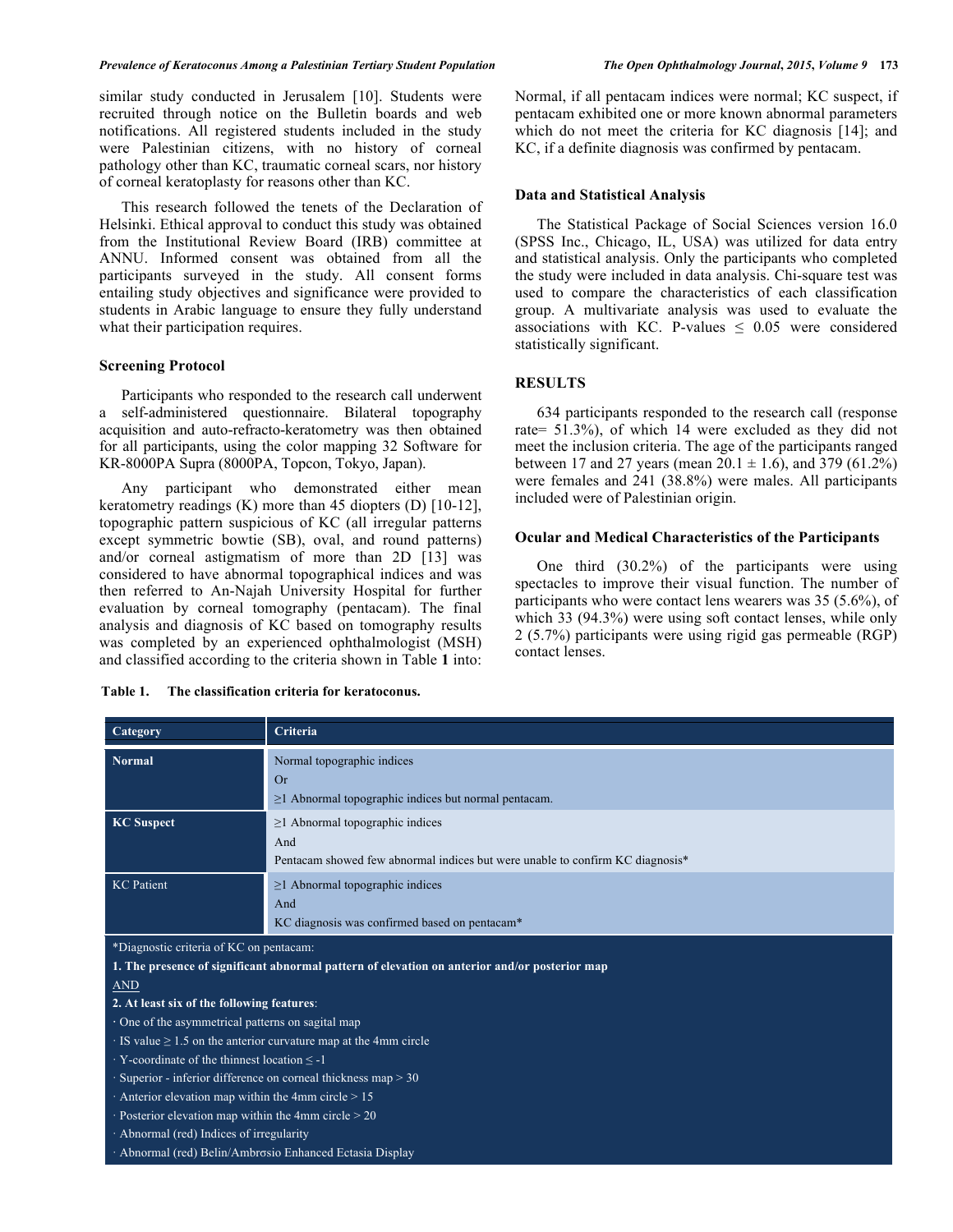70 (11%) participants reported daily significant eye rubbing, while about 20% reported having atopy and 70 (11%) participants reported having vernal keratoconjunctivitis (VKC). A positive family history of KC was reported by 47 (7.5%) participants. Furthermore, 159 (25.6%) participants had parents who had a consanguineous marriage, of which, 115 (72.3%) parents were first cousins. None of the participants reported having any chronic diseases or genetic conditions associated with KC. A summary of the data concerning the ocular and medical characteristics of participants is shown in Table **2**.

| Variable                      | Frequency      | Percent (%) |
|-------------------------------|----------------|-------------|
| <b>Spectacles</b> use         | 191            | 30.3%       |
| <b>Contact lenses</b>         | 35             | 5.6%        |
| Soft                          | 33             | 94.3%       |
| Hard                          | $\overline{c}$ | 5.7%        |
| Eye surgery                   | 12             | 1.9%        |
| Refractive corneal            | 10             | 84.6%       |
| Cross linking                 | $\overline{2}$ | 15.4%       |
| <b>Eye rubbing</b>            | 72             | 11.6%       |
| <b>History of eye rubbing</b> | 253            | 40.8%       |
| <b>VKC</b>                    | 65             | 10.5%       |
| Family history of KC          | 45             | 7.30%       |
| Consanguinity                 | 159            | 25.6%       |
| First degree                  | 115            | 72.3%       |
| Second degree                 | 24             | 15.1%       |
| Third degree                  | 20             | 12.6%       |
| <b>Atopy</b>                  | 126            | 20.3%       |
| <b>Chronic diseases</b>       | $\theta$       | $0.00\%$    |

**Table 2. Ocular and medical characteristics of participants.** 

# **Refractive & Topographic Characteristics**

Participants had a keratometry range between 36.5 to 47.75 D, with a mean of  $43.24 \pm 1.34$  D. Thirty-seven subjects (65 eyes) had keratometry values higher than 45 (referral cutoff) in one or both eyes. Corneal astigmatism ranged between 0.00 to -5.75 D (mean  $0.45 \pm 0.44$  D), with 17 subjects (23 eyes) having higher than 2.00 D (referral cutoff) astigmatism. Topographic patterns analyzed showed that the majority (89%) of participants had a symmetrical pattern (symmetric bowtie, oval, and round), and the remaining 11% were divided among the other abnormal patterns.

Based on the referral criteria developed, 91 subjects were referred for further evaluation using pentacam. Of those, 82 (90.11%) participants responded to the call. Definite KC was found in nine individuals, indicating a prevalence of 1.5% (Fig. **1**). Eight cases presented with bilateral KC, and only one participant had evident keratoconus in only one eye. Two (22%) subjects were previously diagnosed with KC, while the other seven (78%) participants were unaware of having KC before their participation in the study.

Of the 82 participants who underwent additional pentacam analysis, 52 (8.4%) participants were diagnosed as KC suspects, having an abnormal topographic pattern and at least one abnormal pentacam index. A definite KC diagnosis could not be established for these participants based on the criteria utilized. Only one suspect was defined as a possible case of post LASIK ectasia.

Participants diagnosed with definite KC were classified according to the Collaborative Longitudinal Evaluation of Keratoconus (CLEK) study [15], where 3 participants were found to have mild KC, 4 have moderate KC, and 2 have severe KC.

The prevalence of KC was 1.6% in females and 1.2% in males ( $p = 0.097$ ). The presence of family history of KC was found to be significantly associated with a diagnosis of KC (p=0.002). Participants who had a positive family history were found to have a 13 fold increased risk of having KC, compared to those without family history. Contact lens wear was also associated with 6.8 times higher risk for having KC, but this was not statistically significant (p=0.060). Although there is an increased risk for KC with female gender, history of eye rubbing, atopy, and vernal keratoconjunctivitis, none of these associations demonstrated statistical significant difference.



**Fig. (1).** Prevalence of keratoconus among a tertiary student population.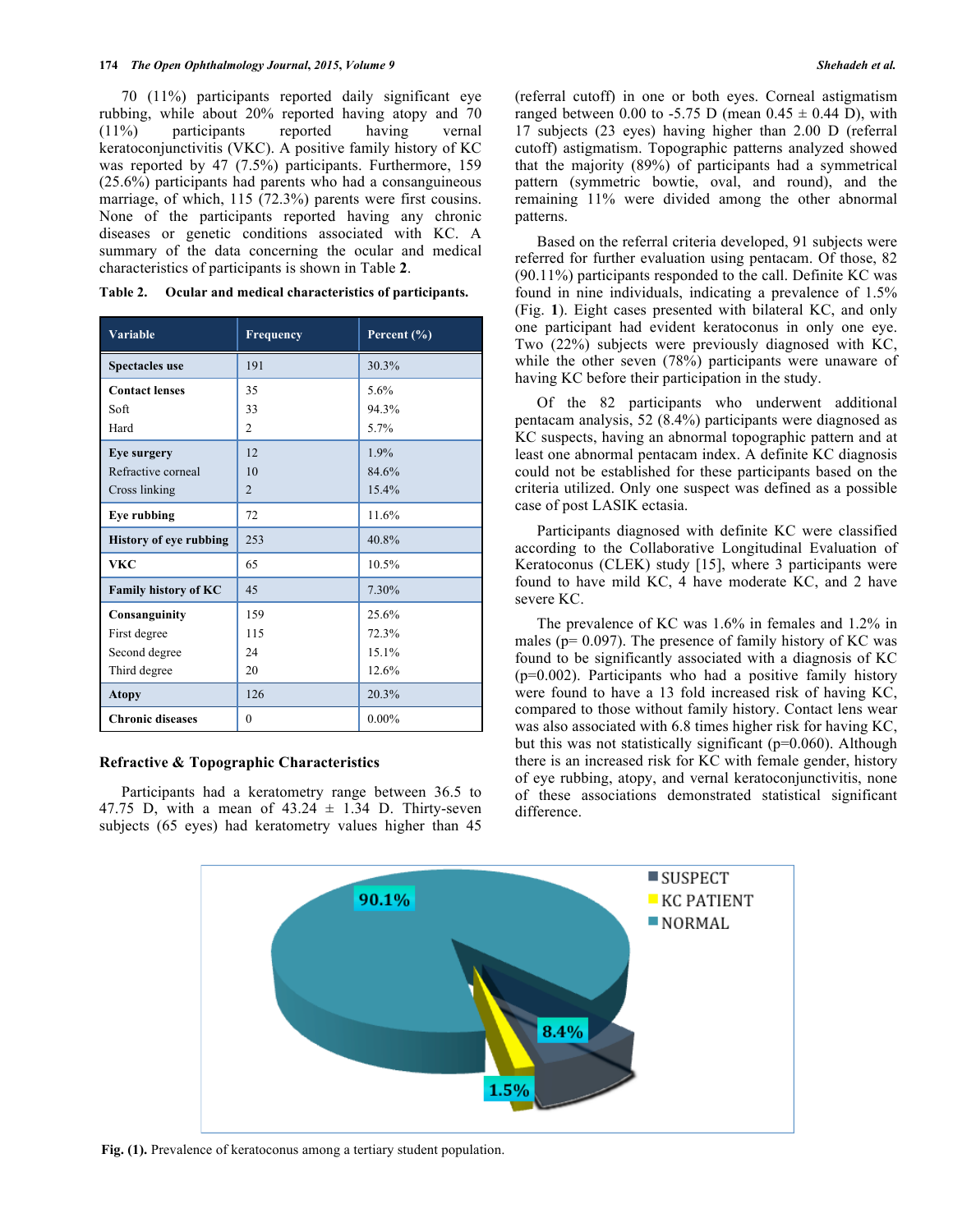## **DISCUSSION**

In this cross sectional study, the prevalence of KC was 1.5% (1500 per 100 000). This prevalence is consistent with the results reported in other middle-eastern countries where a much higher prevalence of KC is demonstrated in comparison to other regions of the world.

The prevalence in our study was lower than the other study conducted in Lebanon (3300/100000) [16]. This may be attributed to the fact that the mean age of participants in the current study was 20.1 years, which was less than the mean age of participants in Lebanon study. Although the mean age in this study is within the period of onset of the disease, a few cases may develop later. This was clear in a study conducted in Tehran, Iran [17], to determine the prevalence of KC based on topographic maps in a population with ages between 14-81 years. The prevalence of keratoconus was 3.3%. However, the prevalence of KC was 0.8% in the 14-29-year-old age group and 7.5% in those  $\geq 60$ years. The study showed that prevalence of keratoconus significantly increased with age [17]. Another study conducted in Malaysia reported that 26.4% of KC patients were under 23 years of age, while 52.8% were in between 23 and 32 years of age [18].

The prevalence of 1.5% found in this study, represents only definite forms of KC that matched the diagnostic criteria utilized. Study results showed that 8.4% of participants with abnormal topography patterns were also found to have many abnormal pentacam indices, but indices values were insufficient to confirm a diagnosis of KC because they did not meet the diagnostic criteria. Many of these participants may have early form of KC and a definite diagnosis can only be confirmed with future follow-ups. In the longitudinal study conducted by Li *et al.* [19], a total of 2501 eyes enrolled at baseline and 1627 eyes were followed for a median of 4.1 years after being classified as normal, KC suspects, early KC, and KC based on topography, slit lamp, and retinoscopy examination. Of the originally classified eyes, 277 were considered KC suspects (identified by having asymmetric topographical pattern only), 174 KC suspects continued the follow up and 22 (12.6%) of them developed early KC (abnormal topography and retinoscopy) and 27 (15.5%) developed KC (abnormal topography, retinoscopy, and slit lamp). Thus it is important to follow-up participants to further investigate suspicious KC tomographic patterns and their risk of developing KC later in life.

It is important to mention that keratometry of > 45D is not a sensitive screening protocol for post corneal refractive surgery ectasia, as ectasia may develop with much lower K values. However, other screening protocols such as abnormal corneal topographic patterns and astigmatism > 2D may help to detect the ectasia in its early phase.

It is possible that environmental factors may have contributed to the high prevalence found in the Middle East region where the climate is characterized by dry conditions for most of the year and hot summer periods. On the other hand, in regions such as Denmark, Minnesota, Japan, and the Urals in Russia [20-23] where the weather is much colder with lower average annual temperature, lower KC prevalence has been reported. Thus it is reasonable to

suspect that in the middle-east, sun exposure, which is also associated with higher incidence of atopy and eye rubbing, may play a significant role in KC development [24].

Ethnic differences may also account for the discrepancy in prevalence between the various studies as higher prevalence where mostly reported among Arabs, south-Asians (Indian, Pakistani and Bangladeshi) [25, 26], Persians [17], while lower prevalence rates have been reported among the Japanese and white Caucasians. Concerning gender differences, KC affects both genders, although it is unclear whether significant differences between males and females exist. In our study, there was slightly increased prevalence among females, although this was not statistically significant. However, the predominance of males over females has been noted in recent studies. A study conducted in India [27] reported a difference of 2.6 times higher prevalence in men compared to women. In addition, there was a significant difference between males and females in the Jerusalem study [10] (prevalence  $4.91\%$  *vs*  $1.07\%$ ; P < 0.001), which could be due to the significant difference in the mean age between the male group (25.91 years) which was higher than that of the female group (21 years) in their sample.

Family history of KC has been found to be variable in association with KC among different studies, ranging between 6% and 23.5%. In this study, the strongest predictor to be associated with KC was family history, where 44% of KC patients had a positive family history of KC, while only 6.1% of normal participants reported to have a positive family history of KC. Having a positive family history of KC has around a 13 fold higher risk for developing KC. However, no significant association was found with parental consanguinity.

In the current study and contrary to many previous studies [28], we did not find a significant association between eye rubbing and KC. This difference could be explained on the basis that, in all the studies reporting on eye rubbing, the force of the actual rubbing is not considered, and only the frequency of rubbing is assessed, which is measured on a variety of different scales. In addition, it should be noted that other factors should be taken into account when assessing eye rubbing and its association with KC, such as the method of rubbing (knuckle or finger pads), duration, and seasonal variations.

The association between atopy and keratoconus has been reported extensively. A review of the literature reveals contradictory data in favor of and against this association. Additionally, KC has been commonly associated with VKC. In this study, 3 (33%) patients reported to have atopic conditions, which was found not to be statistically significant (p= 0.42). 22% of KC patients reported having VKC compared to 10.9% of the normal participants, although no significant association with VKC was evident. However, most of atopic patients admit that they rubbed their eyes, making it unclear whether atopy itself or the eye rubbing was the most important factor in the etiology of KC.

In this study, there was a significant correlation between contact lens use and KC. It is possible that mechanical trauma induced by eye rubbing and hard contact lens wear,